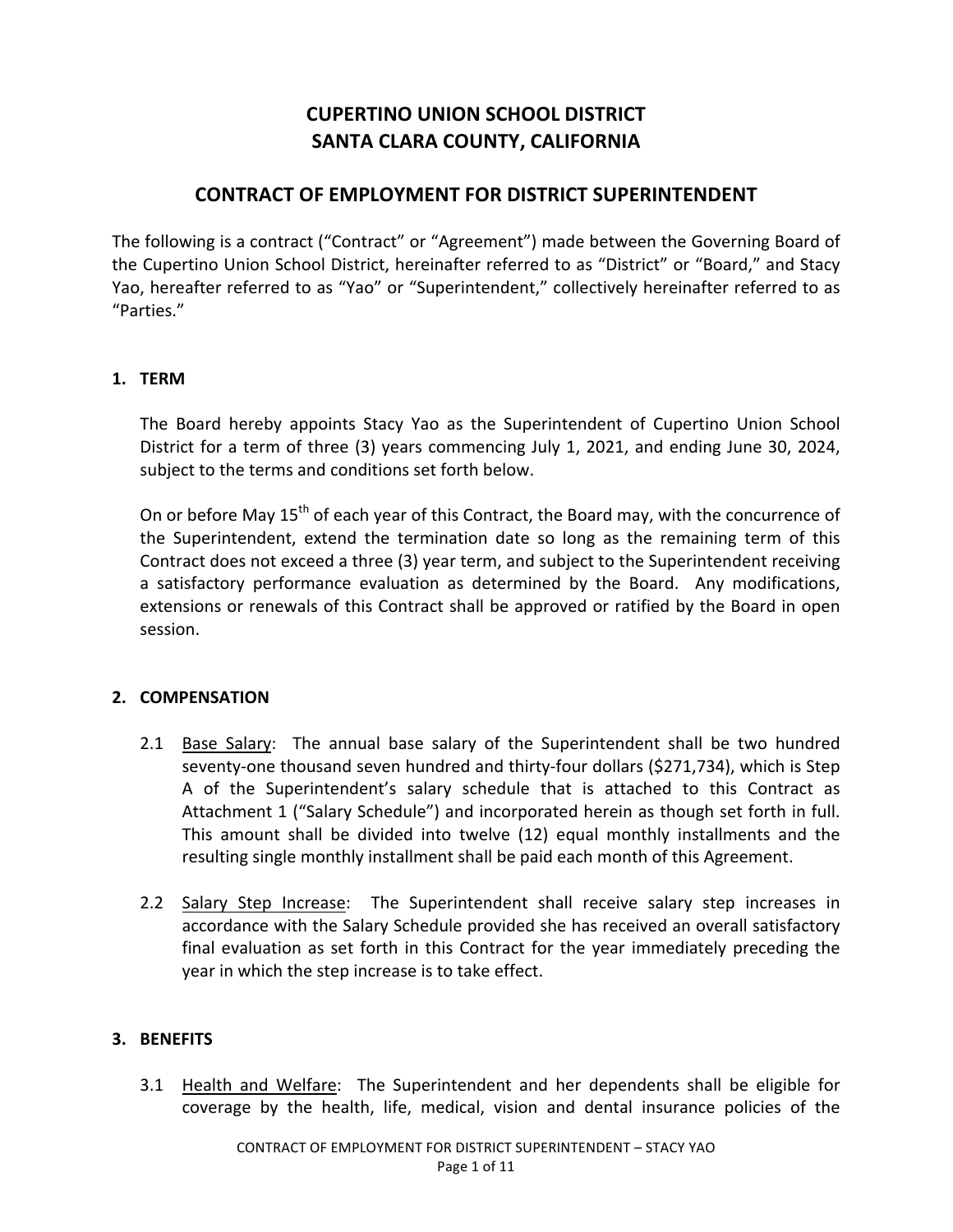District in effect at the time of execution of this Contract, or such policies and plans that may be implemented at a future date. The District's contribution to health and welfare benefits for the Superintendent shall be the same as its contribution for unrepresented managers. It is the Superintendent's responsibility to know and comply with the terms of the District's insurance plans.

- 3.2 Sick Leave: The Superintendent shall be entitled to sick leave consistent with management personnel. Unused sick leave shall be accumulated and shall be carried forward from year to year.
- 3.3 Term Life and Disability Insurance: The District shall reimburse the Superintendent up to three thousand dollars (\$3,000) annually for premiums paid by the Superintendent for term life insurance and income protection (disability) insurance.
- 3.4 Car Allowance: The job of the Superintendent requires extended automobile travel throughout the District. Therefore, the Superintendent shall be provided six thousand dollars (\$6,000) annually, or five hundred dollars (\$500) per month, as an automobile expense allowance for travel within the District. The Superintendent will pay any expense for repairs, fueling, insurance or operation of her own automobile. Any tax consequences for the automobile allowance will be the Superintendent's individual responsibility. This benefit may be used by the Superintendent personally. The allowance shall cover all travel within Santa Clara County. Automobile travel outside the Santa Clara County shall be reimbursed to the Superintendent at the rate per mile paid to other District employees.
- 3.5 Mobile Device Stipend: The job of the Superintendent requires considerable time outside of the District Office and outside of scheduled or normal working hours, and it is important to the District that she is accessible during those times. In addition, the position of Superintendent requires Yao to have wireless data and internet access. Therefore, the Superintendent shall be provided one hundred dollars  $(5100)$  per month as a mobile device stipend.

# **4. VACATION**

The Superintendent shall be required to render twelve (12) months of full and regular service to the Cupertino Union School District during the term of this Contract, except that the Superintendent shall be entitled to thirty (30) days annual vacation, with pay and accrued on a monthly basis, exclusive of Board designated District holidays which are provided to other managers in the District.

4.1 Accrual: Vacation shall accrue monthly at the rate of 2.5 days per month. The Superintendent may carry over up to thirty (30) days of unused accumulated vacation beyond the year in which it was earned into the second fiscal year. Vacation excess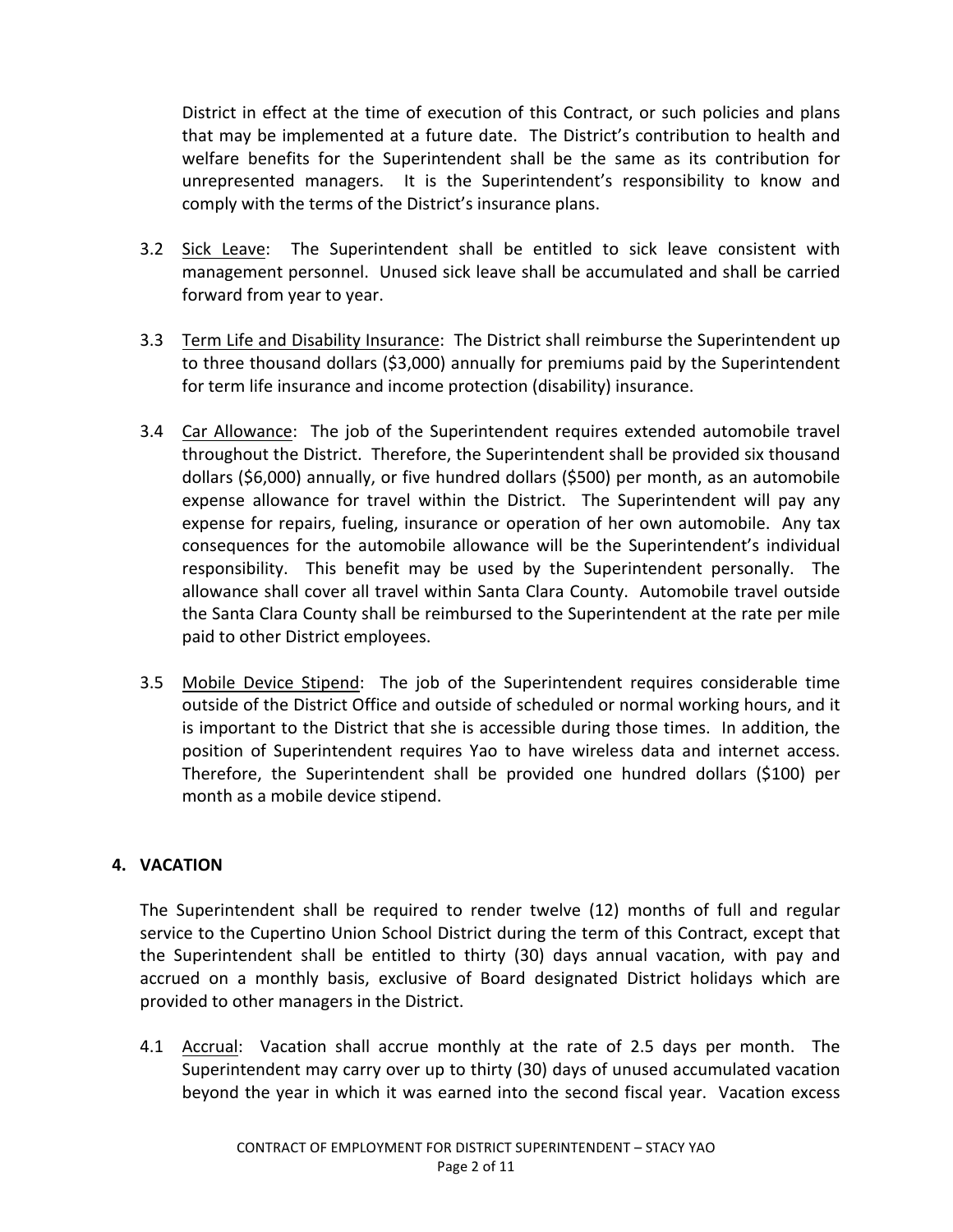carried over into the second fiscal year must be taken by June 30 of that year or will be paid to the Superintendent at the end of that fiscal year.

4.2 Payout of Unused Accumulated Vacation: In lieu of carrying over unused accumulated vacation, the Superintendent may request a payout of unused accumulated vacation provided she submits a written request to Payroll no later than the last work day in April. Payouts pursuant to section 4.2 shall occur at the end of July of that year. In the event of termination of this Contract as provided herein, the Superintendent shall be entitled to compensation for any unused accumulated vacation.

# **5. EXPENSES**

- 5.1 The Superintendent shall be reimbursed for all reasonable expenses incurred on behalf of the District in accordance with applicable rules, regulations and policies of the Board regarding approval and documentation. The annual expense limit shall be four thousand dollars (\$4,000).
- 5.2 The Superintendent shall attend appropriate professional meetings at the community, local, state, and national level subject to approval by the Board, the expense of said attendance to be incurred by the District unless such costs are paid for or reimbursed by the sponsoring agency.
- 5.3 The Board encourages the Superintendent to maintain and improve her professional competence by all available means including subscription to appropriate periodicals and maintenance of membership in appropriate professional organizations. The cost of such subscriptions and memberships shall be at District expense, not to exceed two thousand dollars (\$2,000) annually.
- 5.4 The District may pay for other professional resources and activities as may be requested by the Superintendent, subject to Board approval.

# **6. FITNESS FOR DUTY**

The Superintendent agrees to advise the Board as soon as possible in the event she becomes unable or unfit to perform the essential duties of the job, with or without accommodation, due to a physical or mental condition. The Superintendent shall not be obligated to divulge the specific physical or mental condition to the Board, but only whether the Superintendent is unfit for duty or unable to perform the essential functions of her job.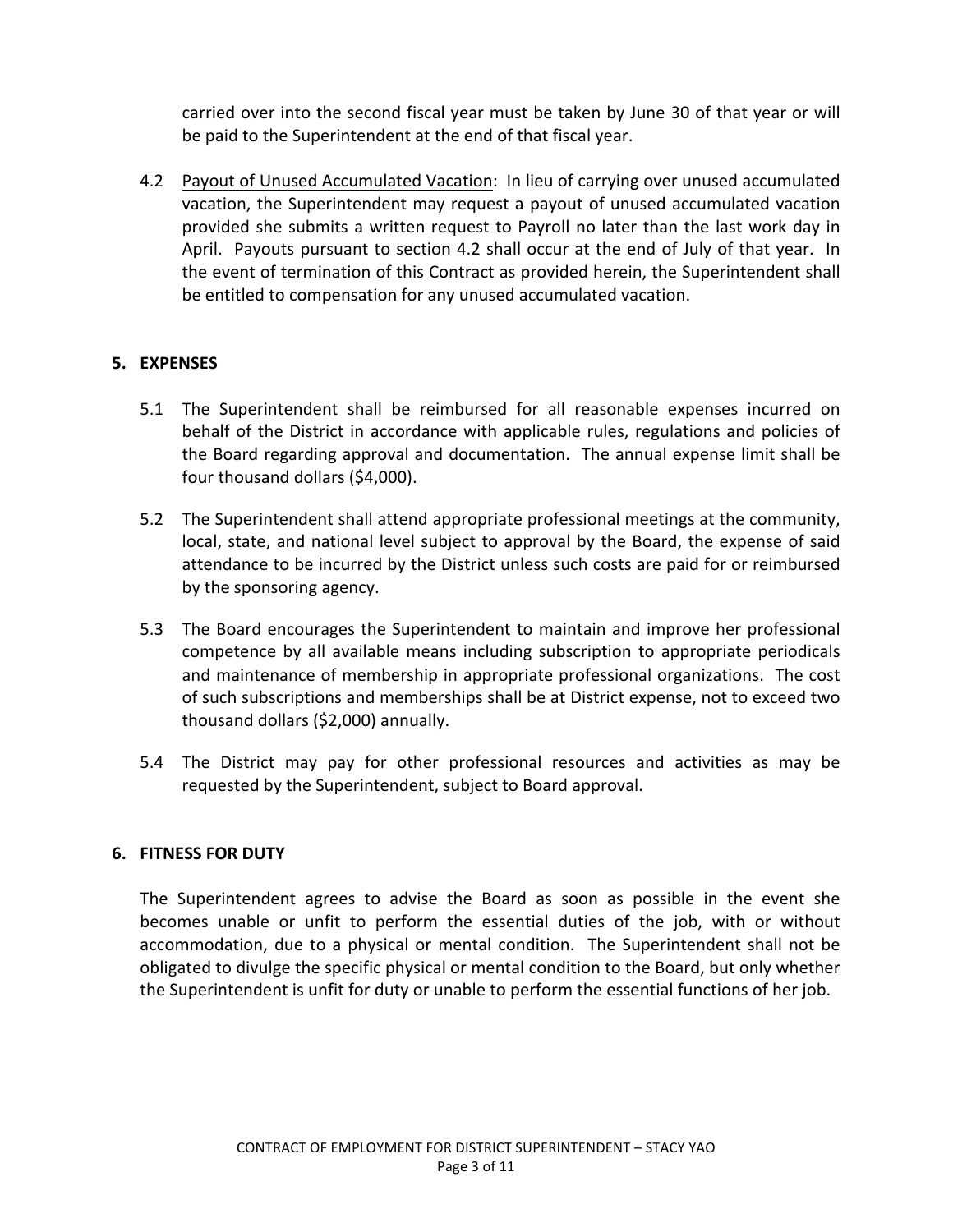### **7. BOARD-SUPERINTENDENT RELATIONS**

The Superintendent will work with the Board in developing and maintaining a spirit of cooperation and teamwork in which the Board will accept responsibility for formulating and adopting policy and for taking action on matters which, by law, require Board action. The administrative responsibility and commensurate authority for administering the school system will be delegated by the Board to the Superintendent.

The Board recognizes that it is a collective body and each Board member recognizes that his/her power as a Board member is derived from the collective deliberation and action of the Board as a whole in a duly constituted meeting. Individual Board members will not give direction to the Superintendent or any staff member regarding the management of the District or the solution of specific problems. It is agreed that the Board, individually and collectively, will refer promptly to the Superintendent for study and recommendation, criticism, complaints and suggestions brought to the attention of the Board or any member thereof. 

The Board shall provide the Superintendent with periodic opportunities, at least twice a year, to discuss Board-Superintendent relationships as they relate to the Board's productivity and the effectiveness of the Superintendent's leadership. As a part of this process, when it is deemed necessary by either the Board or the Superintendent, an outside advisor may be retained to facilitate this process.

The Board will hold the Superintendent accountable to manage the District consistent with the approved policies which establish what it expects the schools to accomplish. It is through Board policy and official Board action that the Board gives direction to the District.

The Superintendent will be held responsible for recommending, establishing, and implementing programs and services, and for managing the District to meet the Board's expectations as established by Board policy. The Board, by exercising its governance and policy-making role, can be assured that it determines what it is the District should accomplish and whether, in fact, the District is accomplishing it.

### 8. SUPERINTENDENT'S POWERS AND DUTIES

The Superintendent agrees to perform at the highest professional level of competence the services, duties and obligations required by this Contract, the laws of this state, and the rules, regulations, and policies of the Board. The Superintendent agrees to furnish, throughout the life of this Contract, a valid and appropriate credential to serve as a school Superintendent in the State of California.

8.1 General Duties: The Superintendent shall be the Chief Executive Officer of the District and shall have primary responsibility for the execution of Board policy and the efficient and effective management of District programs and operations. The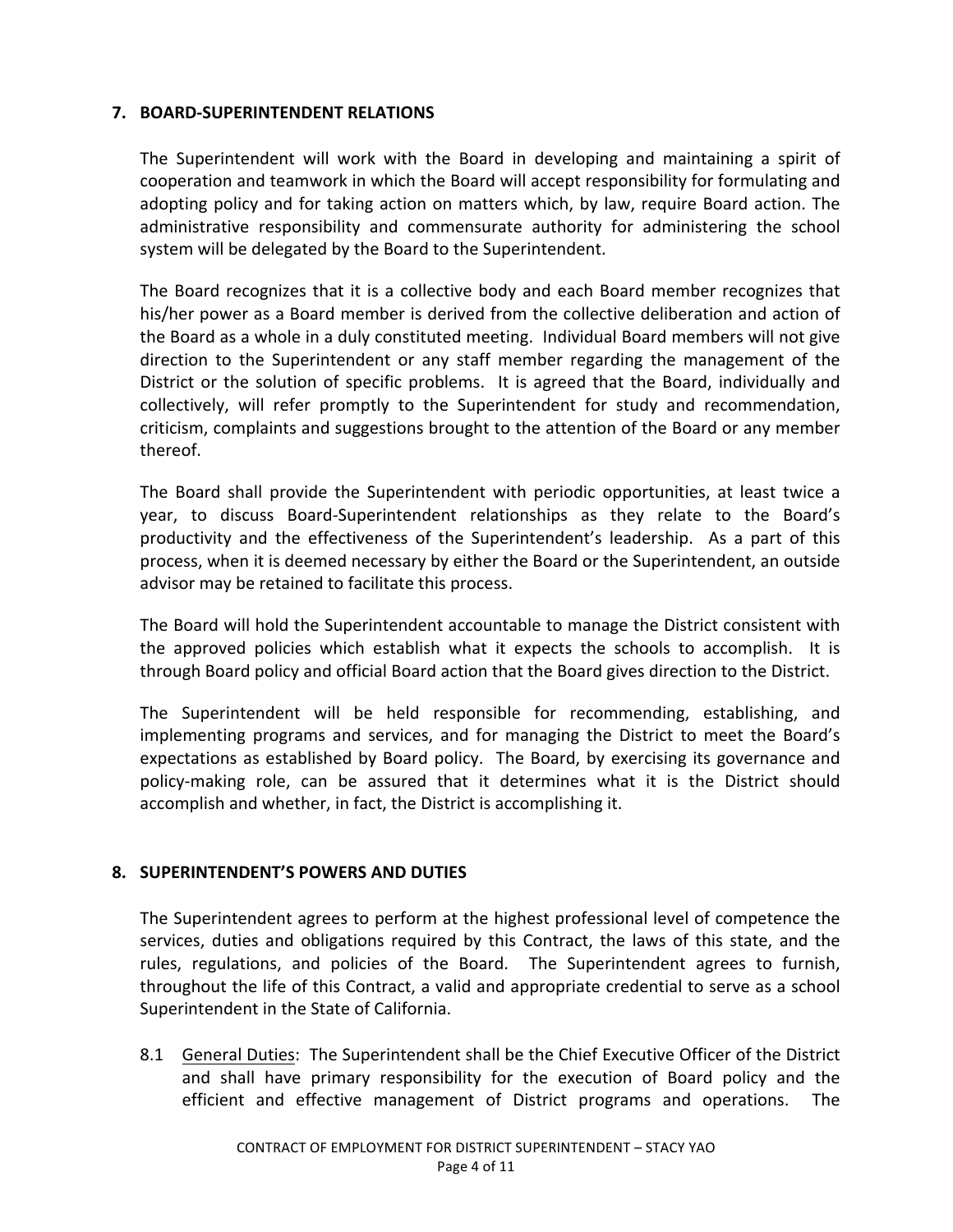Superintendent shall also serve as the Secretary to the Board in accordance with Education Code section 35025, and shall exercise those powers and perform those duties set forth in Education Code section 35035, this Contract, and a job description that may be adopted and/or amended by the Board at any time.

All powers and duties which may lawfully be delegated to the Superintendent are to be executed in accordance with the policies adopted by the Board. Such acts, which may require ratification by the Board, shall be referred to the Board at the earliest possible opportunity by the Superintendent.

- 8.2 Personnel Matters: The Superintendent shall have authority to organize, reorganize, and assign administrative and supervisory staff which in her judgment best serves the District, subject to the approval of the Board. The responsibility for selection of personnel shall be vested in the Superintendent and her staff, subject to approval of employment by the Board. Placement of non-administrative and non-supervisory personnel shall be vested in the Superintendent and her staff.
- 8.3 Administrative Functions: The administration of instruction and business affairs shall be lodged with the Superintendent and administered by her with the assistance of her staff. The duties of the Superintendent as Chief Executive Officer shall include, but not be limited, to the following:
	- Review, supervise and execute all policies adopted by the Board and make appropriate policy recommendations to the Board;
	- Assure that all regulations related to the evaluation of District employees are enforced;
	- Advise the Board about financial and budgetary issues, including sources of funds that might be available to implement present or contemplated District programs;
	- Assume responsibility for making and maintaining records and reports required by law;
	- Endeavor to maintain and improve professional competence by all available means, including membership in appropriate professional associations and attendance at professional meetings, as approved by the Board;
	- Establish and maintain positive community, staff and Board relations;
	- Recommend to the Board District goals and objectives;
	- Serve as liaison to the Board with respect to all matters of employer/employee relations and make recommendations to the Board concerning these matters;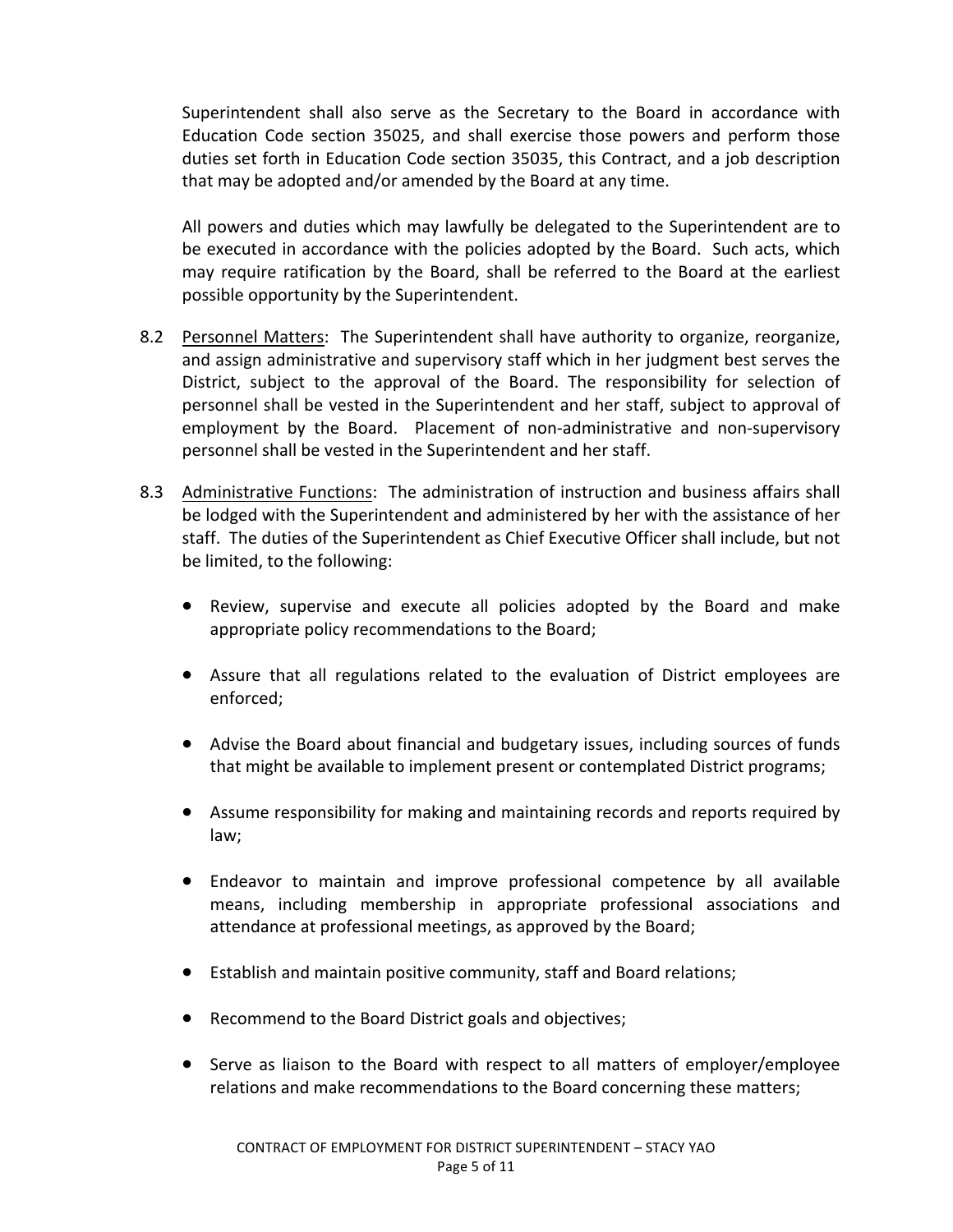- Perform such duties as are conferred upon, or delegated to, superintendents under the Education Code of California:
- Unless unavoidably detained, attend all regular, special, and closed session meetings of the Board.

### **9. INDEMNIFICATION**

In accordance with the provisions of California Government Code sections 825 and 995, the District shall defend and indemnify the Superintendent from any and all demands, claims, suits, actions, and legal proceedings brought against the Superintendent while acting within the scope of employment with the District.

### **10. EVALUATION**

The Board shall provide, during each year of this Contract, at least two (2) written evaluations and discussion of the performance of the Superintendent in her capacity as the Chief Executive Officer of the District. All such discussions and evaluations shall be private.

For purposes of formal evaluation, the Superintendent and the Board shall meet within ninety (90) days prior to September 1 of each year for the purpose of developing mutual goals and objectives for the District and specific performance objectives for the Superintendent for that school year. The Superintendent will provide an evaluation monitoring calendar which shall including a bi-annual written report to the Board on the Superintendent's performance of the objectives. The final evaluation of the Superintendent by the Board, typically on or before September 1 immediately following the school year being evaluated, shall be in writing and shall have as its primary purpose the improvement of performance. All recommendations for improvement shall be given to the Superintendent in writing, on a reasonable and timely basis, and shall provide adequate time for improvement.

### **11. TERMINATION OF CONTRACT**

- 11.1 Mutual Consent: This Contract may be amended or terminated at any time by mutual written consent of the Parties. Either party seeking to terminate the Contract shall give ninety (90) calendar days written notice to the other party.
- 11.2 Unilateral Termination by Superintendent: Should the Superintendent choose voluntarily to seek employment elsewhere during the term of this Contract, she will provide the Board with advance notice of her intention to do so, together with her reasons. Failure by the Superintendent to comply with this provision may, within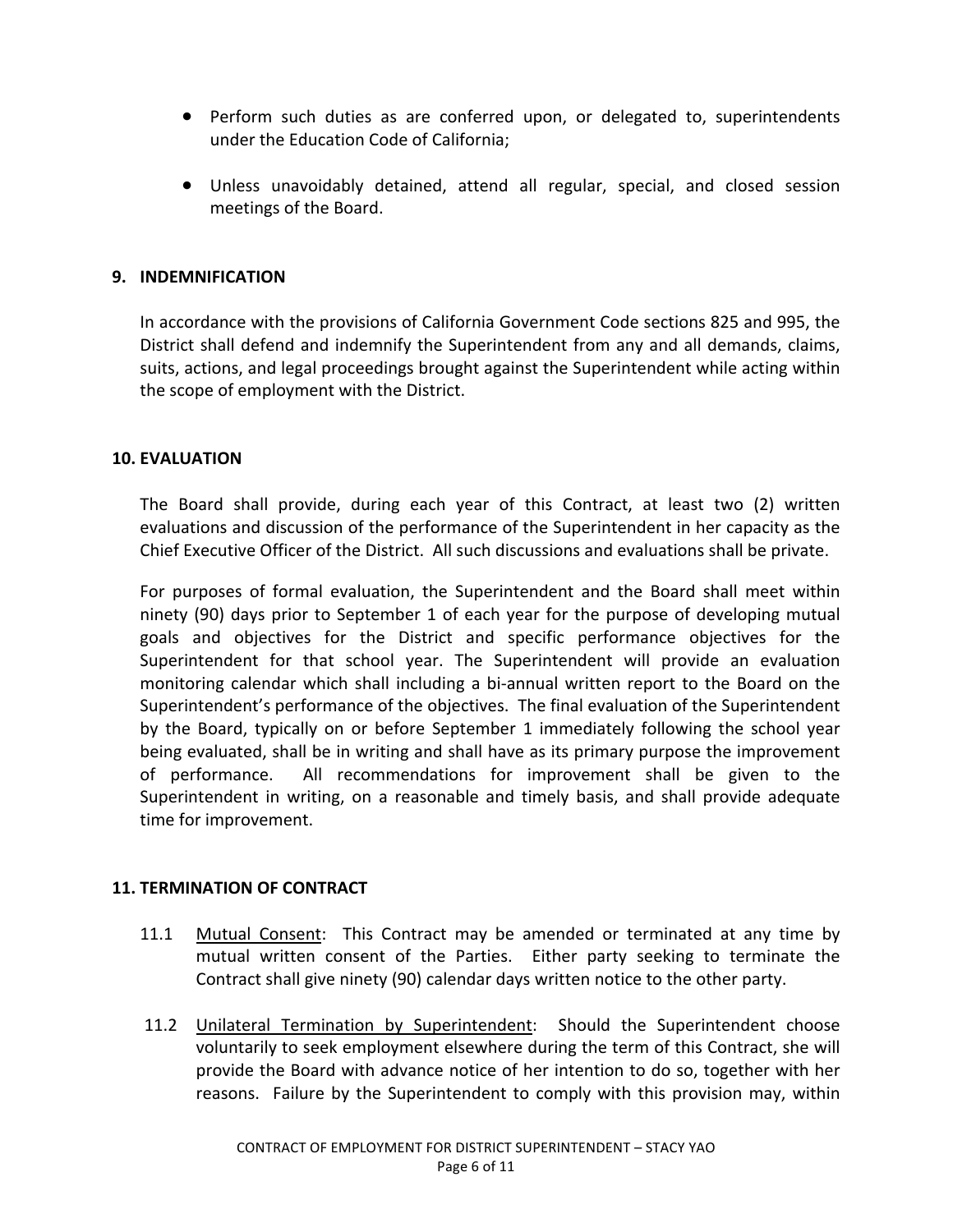the discretion of the Board, be deemed to be a material breach of this Contract within the meaning of section 11.5 of this Contract.

Should the Superintendent receive unsolicited offers of employment or requests to be a candidate for other employment, she shall immediately notify the Board of her intention to pursue these offers or requests prior to becoming a candidate for any position. Failure by the Superintendent to comply with this provision may, within the discretion of the Board, be deemed to be a material breach of this Contract within the meaning of section 11.5 of this Contract.

The Superintendent shall notify the Board in writing prior to submitting any application for employment elsewhere. The Superintendent shall also notify the Board in writing within two (2) work days of receiving an offer of employment elsewhere. The Board and all District employees with knowledge of these written notices shall keep this information confidential subject to the provisions of the California Public Records Act.

- 11.3 Non-renewal of Contract: The Board may elect not to renew this Contract for any reason by providing forty-five (45) calendar days written notice to the Superintendent in accordance with Education Code Section 35031. Failure to give such notification will make the Contract automatically renew for one (1) year upon the same terms and conditions. The Superintendent shall inform each member of the Board of this notice requirement no fewer than ninety (90) calendar days in advance of the expiration of this Contract. Failure by the Superintendent to comply with this provision may, within the discretion of the Board, be deemed to be a material breach of this Contract within the meaning of section 11.5 of this Contract.
- 11.4 Unilateral Termination by the Board (Without Cause): The Board may unilaterally and without cause or reason of any kind terminate this Contract and the Superintendent's status as Superintendent at any time upon sixty (60) calendar days written notice. In consideration of the District's right to terminate this Contract without cause or reason, the District shall pay to the Superintendent her then current base salary for twelve (12) months or the remaining term of such subsequent contract, whichever is less.
- 11.5 At the Board Option (Breach of Contract/For Cause): The Superintendent's status as Superintendent and all of the Superintendent's rights under this Contract may be terminated by the Board at any time for, but not limited to, breach of Contract, any ground enumerated in the Education Code, or the Superintendent's failure to perform responsibilities as set forth in this Contract or as defined by law. The Board shall not terminate this Contract pursuant to this section until a written statement of the ground for termination has first been served upon the Superintendent. The Superintendent shall then be entitled to a conference in closed session with the Board at which time the Superintendent shall be given a reasonable opportunity to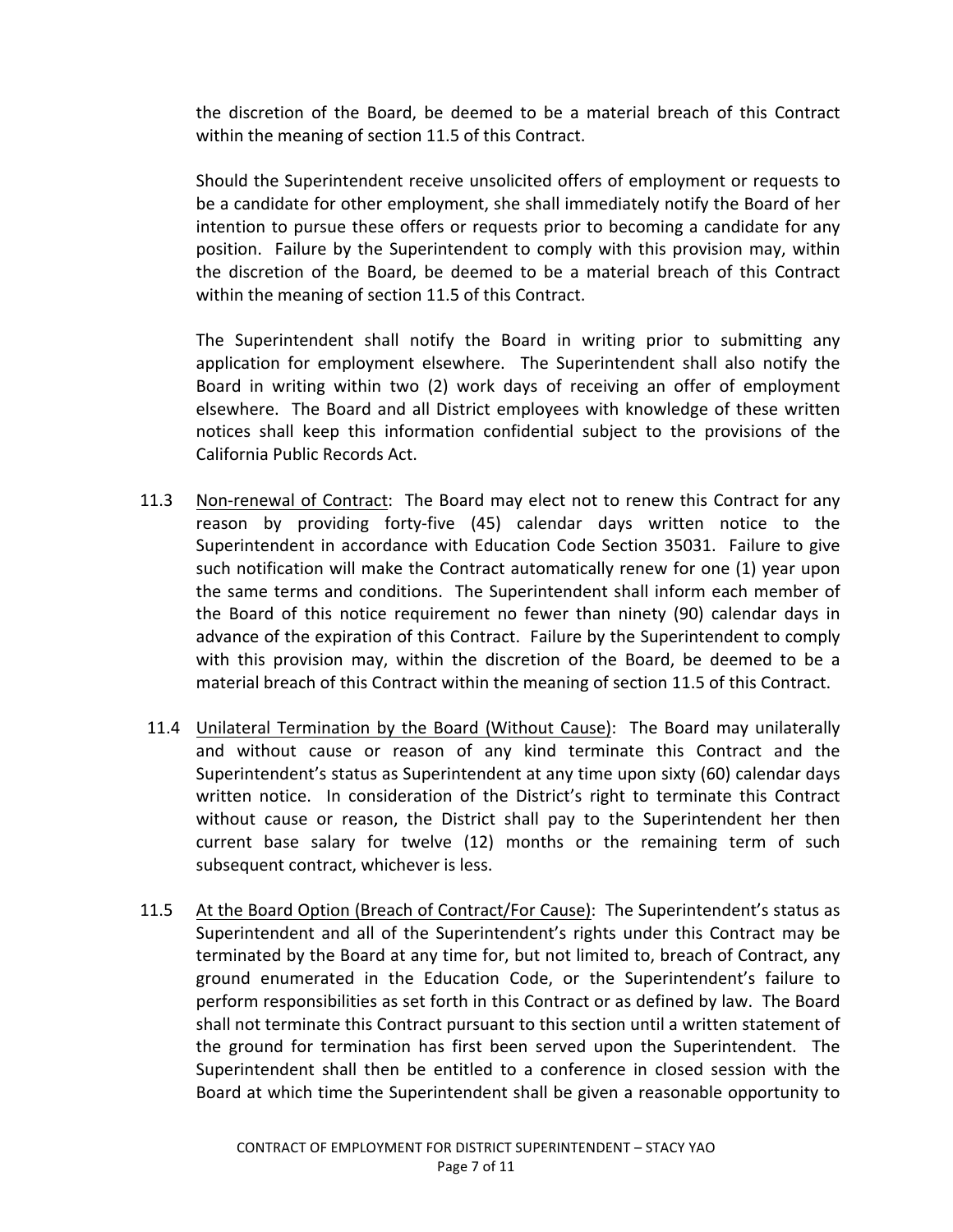address the Board's concerns. The Superintendent shall have the right to have a representative of choice, at the Superintendent's expense, at the closed session conference with the Board. The closed session conference with the Board shall be the Superintendent's exclusive right to any hearing otherwise required by law. Dismissal for cause shall be effective upon action taken by the Board and all salary and benefits provided for in the Contract shall cease upon said action by the Board.

"Cause," as used in this Contract, includes but is not limited to the followings:

- (a) Serious Misconduct: The Board may terminate this Contract in the event the Superintendent engages in serious misconduct with includes, but is not limited to, the following: (1) conviction for, indictment regarding (or procedural equivalent), or the entering of a guilty plea (or plea of nolo contendere) to, any crime with respect to which imprisonment is a possible punishment (whether or not actually imposed), which involves moral turpitude or which might, in the opinion of the Board, cause embarrassment to the District; (2) engaging in acts which are defined as moral turpitude under state or federal law and cause embarrassment to the District; (3) willful malfeasance or gross negligence in the performance of Superintendent's duties hereunder which could be materially and demonstrably injurious to the District;  $(4)$  commission of an act of fraud, embezzlement, theft or material dishonesty against the District; (5) material breach of any material term of this Contract or willful failure or refusal to perform any material obligation or duty as required by this Contract that has not been cured within thirty (30) days after written notice of such noncompliance has been given to the Superintendent by the Board; (6) persistent violation of or refusal to obey the school laws of the state or reasonable regulations prescribed for the government of the public schools by the State Board of Education or by the Board; or (7) any other cause listed in the California Education Code.
- (b) Unsatisfactory Performance: The Board may also terminate this Contract based on the Superintendent's unsatisfactory performance. In such instances, the Board shall be responsible for specifically identifying the material deficiencies as part of the formal evaluation process and advising the Superintendent with specificity of what she would need to do to remediate said material deficiencies as described in Section 10. If the performance of the Superintendent continues to be materially unsatisfactory, the Board may terminate this Contract.
- 11.6 Disability or Death of the Superintendent: The Superintendent may be removed from the position by the Board should she be unable to serve in the position due to a physical and/or mental disability, in the opinion of the Board, and with written evaluation by a licensed physician selected by the District that indicates the inability of the Superintendent to serve further or to be able to serve in the present employment. This Contract shall terminate automatically upon the death of the Superintendent.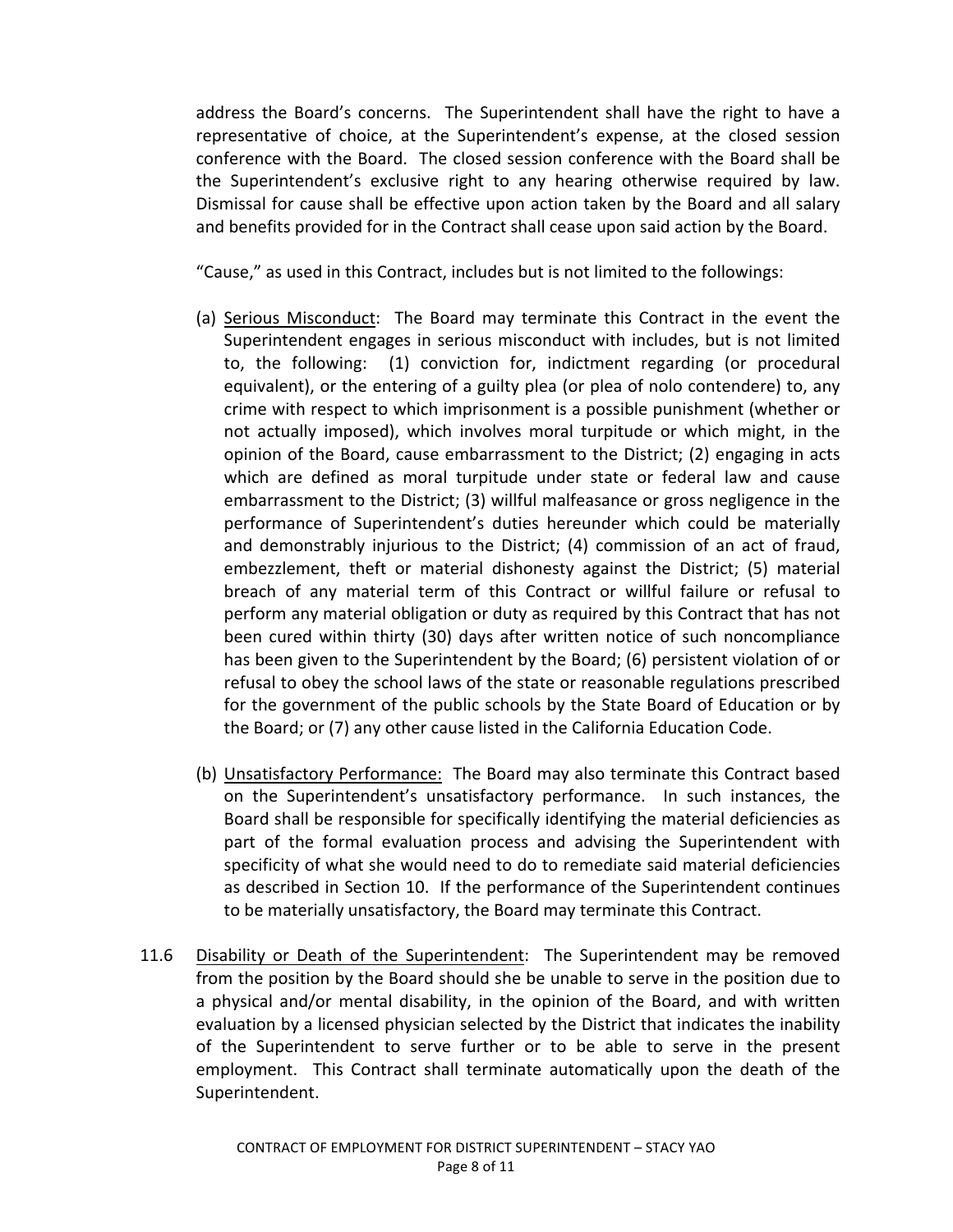11.7 Superintendent's Resignation/Retirement: The Superintendent may elect to terminate this Contract at any time by providing the Board with forty-five (45) days written notice.

### **12. GENERAL PROVISIONS**

- 12.1 Governing Law and Venue: This Contract and the rights and obligations of the Parties is subject to and governed by all applicable laws and regulations of the State of California, the rules and regulations of the State Board of Education, and the lawful rules, regulations and policies of the Board, except as otherwise stated herein. Said applicable laws, rules, regulations and policies are hereby incorporated into and made a part of this Contract as though fully set forth herein. In the event of any dispute hereunder, the Parties agree that any legal action shall be instituted exclusively in a state or federal court of competent jurisdiction in Santa Clara County, California.
- 12.2 Automatic Renewals or Cash Settlements: The Contract and the rights and obligations of the Parties shall be specifically governed by and construed in accordance with Government Code section 3511.2 with regard to any automatic renewals of or cash settlements related to this Contract.
- 12.3 Reimbursement Provisions Required by Government Code: To the extent applicable to school districts, this Contract is subject to the provisions of Government Code sections 53243 through 53243.4 which require reimbursement under the circumstances stated therein. Sections 53243 through 53243.4 are incorporated herein as though set forth in full.
- 12.4 Tax/Retirement/STRS Consequences: Notwithstanding any other provision of this Contract, the District shall not be liable for any state, federal, or employment tax consequences or retirement consequences as a result of this Contract. The Superintendent shall assume sole liability for all state, federal or employment tax consequences and shall defend and indemnify the District from all such consequences to the extent permitted by law.
- 12.5 Entire Contract: The Contract contains the entire agreement and understanding between the Parties. There are no oral understandings, terms or conditions, and neither party has relied upon any representation, expressed or implied, not contained in this Contract.
- 12.6 No Assignment: The Superintendent may not assign or transfer any rights or obligations assumed under this Contract.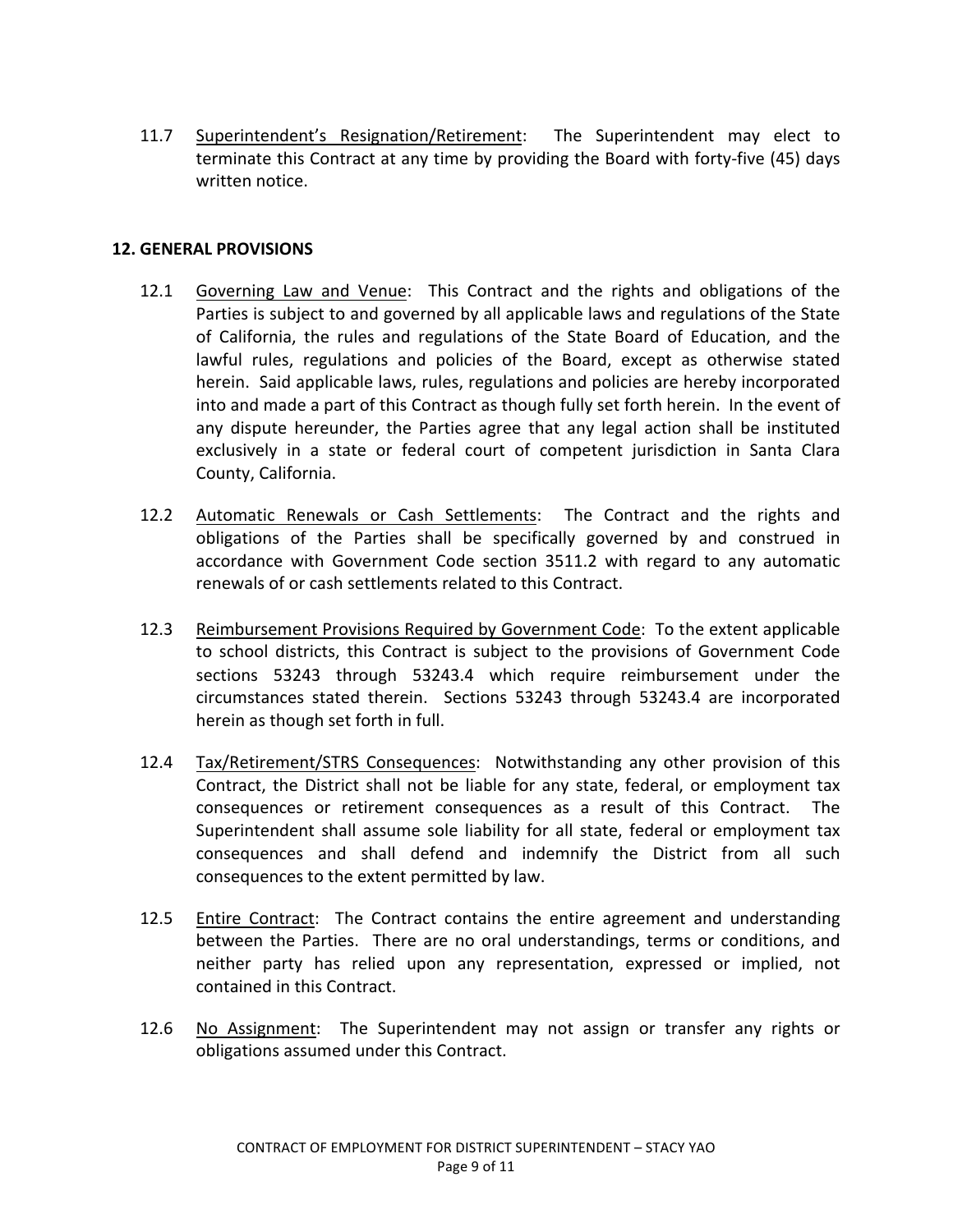- 12.7 Modification: This Contract is the full and complete agreement between the Parties hereto and can be modified or superseded only by a written instrument executed by both Parties, or their successors in interest to this Contract, and approved by the Board in open session as required by law. Any party requesting a modification shall give thirty (30) days written notice to the other party.
- $12.8$ Severability: All of the provisions of this Contract are severable. In the event any provisions of this Contract is declared invalid or unenforceable by a court of competent jurisdiction, the remaining provisions of the Contract shall remain in full force and effect.

#### **13. SIGNATURES**

I hereby accept this offer of Employment Contract and agree to comply with the conditions thereof, and to fulfill all the duties of employment of the Superintendent of the Cupertino Union School District.

Stacy Yav **Stacy Yao** 

Dated:  $3 - 11 - 2021$ 

This Agreement was ratified in open session by the Board of Education of the Cupertino Union School District at a regular meeting duly scheduled and held on March 11, 2021, at Sunnyvale, California.

IN WITNESS WHEREOF, we affix our signatures to this Contract as the full and complete understanding of the rights and obligations of the Parties hereto on the 11<sup>th</sup> day of March, 2021.

AYES: **ABSTAIN:** 

Jerry Liu, President

NOES:  $\frac{\varphi}{\varphi}$ <br>ABSENT:  $\varnothing$ 

Satheesh Madhathil, Vice President

Sylvia Leong, Clerk

Phyllis Vogel, Member

Lori Cunningham, Member

CONTRACT OF EMPLOYMENT FOR DISTRICT SUPERINTENDENT - STACY YAO Page 10 of 11